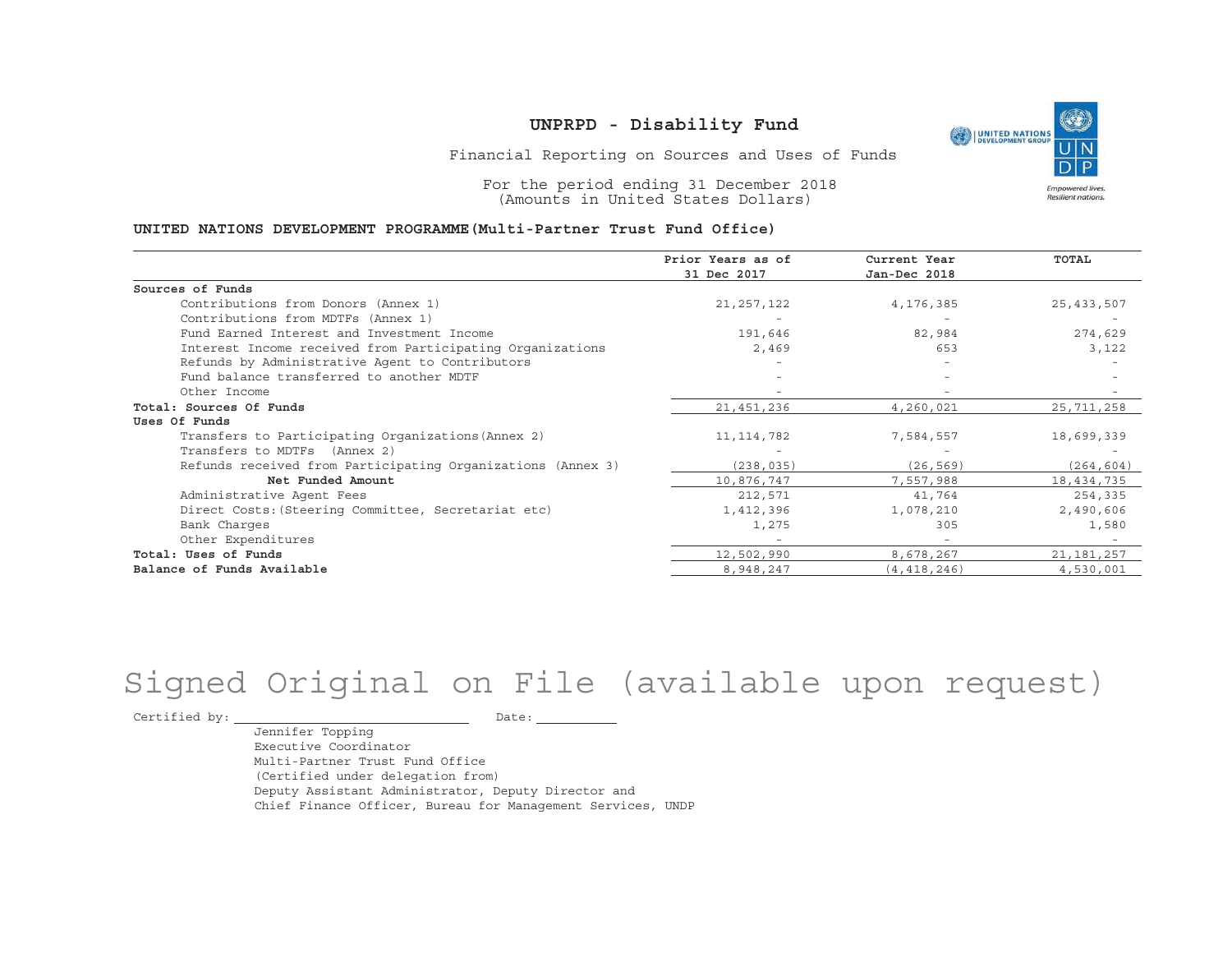

Financial Reporting on Sources and Uses of Funds

For the period ending 31 December 2018 (Amounts in United States Dollars)

#### **UNITED NATIONS DEVELOPMENT PROGRAMME(Multi-Partner Trust Fund Office)**

**Annex - 1: Contributions**

|                                | Prior Years as of | Current Year             | TOTAL        |
|--------------------------------|-------------------|--------------------------|--------------|
|                                | 31 Dec 2017       | Jan-Dec 2018             |              |
| From Contributors              |                   |                          |              |
| Australian Agency for Int'l De | 4,182,600         | $\overline{\phantom{m}}$ | 4,182,600    |
| DEPARTMENT FOR INT'L DEVELOPME | 1,247,300         | 2,074,077                | 3,321,377    |
| GOVERNMENT OF AUSTRALIA        | 3, 135, 970       | 687,870                  | 3,823,840    |
| GOVERNMENT OF CYPRUS           | 5,160             | $\overline{\phantom{m}}$ | 5,160        |
| GOVERNMENT OF FINLAND          | 10,603,679        | 1,136,600                | 11,740,279   |
| GOVERNMENT OF ISRAEL           | 35,000            | $\overline{\phantom{a}}$ | 35,000       |
| GOVERNMENT OF MEXICO           | 60,000            | 20,000                   | 80,000       |
| GOVERNMENT OF NORWAY           | 1,215,586         | 257,838                  | 1,473,423    |
| GOVERNMENT OF SPAIN            | 12,378            | $\overline{\phantom{0}}$ | 12,378       |
| GOVERNMENT OF SWEDEN           | 759,450           | $\overline{\phantom{0}}$ | 759,450      |
| Total: Contributions           | 21, 257, 122      | 4,176,385                | 25, 433, 507 |

Signed Original on File (available upon request)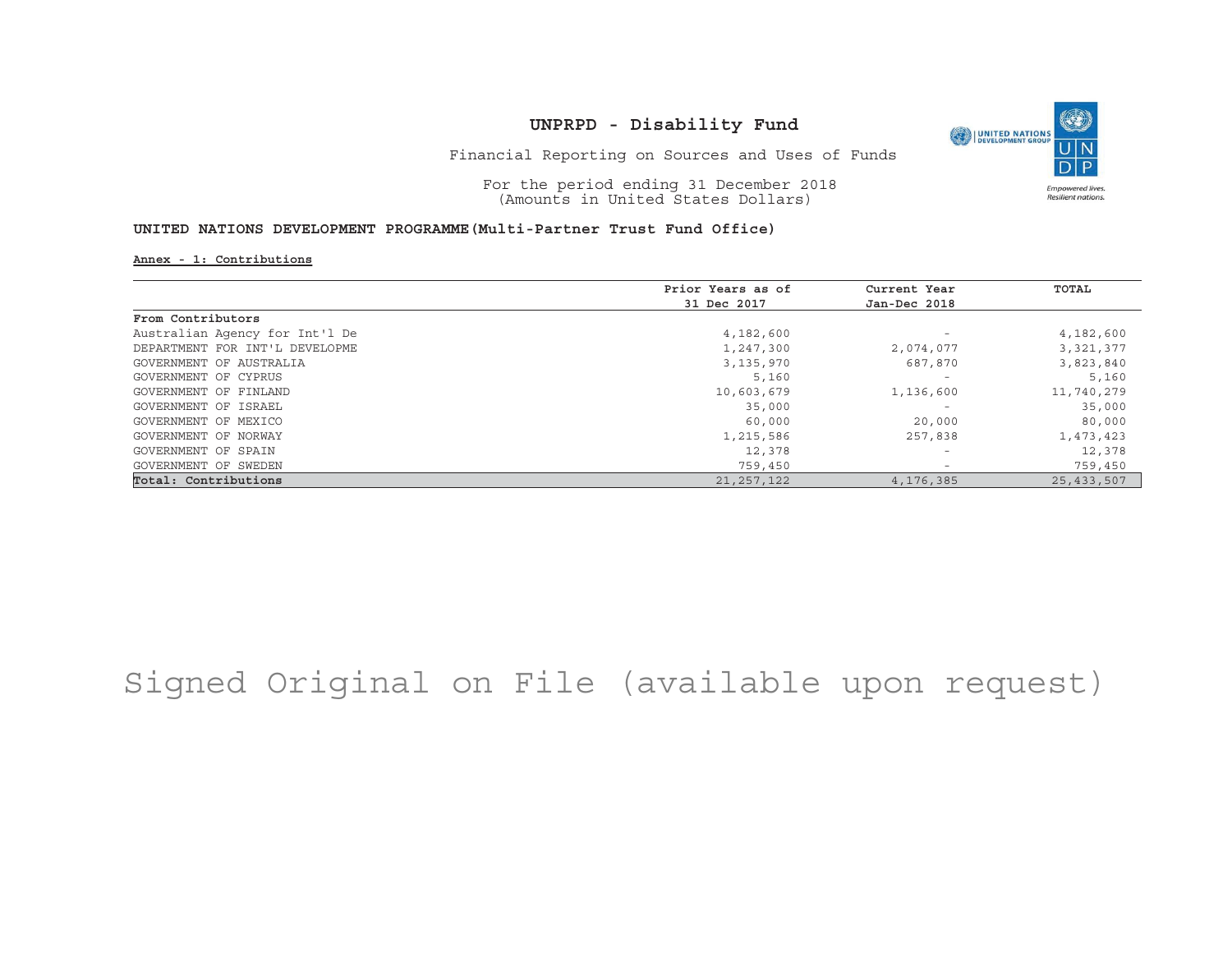

Financial Reporting on Sources and Uses of Funds

For the period ending 31 December 2018 (Amounts in United States Dollars)

#### **UNITED NATIONS DEVELOPMENT PROGRAMME(Multi-Partner Trust Fund Office)**

**Annex - 2: Transfers**

|                                | Prior Years as of | Current Year             | TOTAL      |
|--------------------------------|-------------------|--------------------------|------------|
|                                | 31 Dec 2017       | Jan-Dec 2018             |            |
| To Participating Organizations |                   |                          |            |
| ILO                            | 1,804,572         | 653,108                  | 2,457,680  |
| OHCHR                          | 668,035           | 580,515                  | 1,248,550  |
| PAHO/WHO                       | 87,500            | $\overline{\phantom{a}}$ | 87,500     |
| UNDESA                         | 53,500            | $\overline{\phantom{a}}$ | 53,500     |
| <b>UNDP</b>                    | 4,205,052         | 2,993,028                | 7,198,080  |
| UNESCO                         | 972,968           | 517,644                  | 1,490,612  |
| UNFPA                          | 170,420           | 1,137,254                | 1,307,674  |
| UNICEF                         | 3,403,272         | 892,922                  | 4,296,194  |
| UNWOMEN                        |                   | 1,219,412                | 1,219,412  |
| WHO                            | 1,161,859         | 668,884                  | 1,830,743  |
| Total Transfers                | 12,527,178        | 8,662,767                | 21,189,945 |

## Signed Original on File (available upon request)